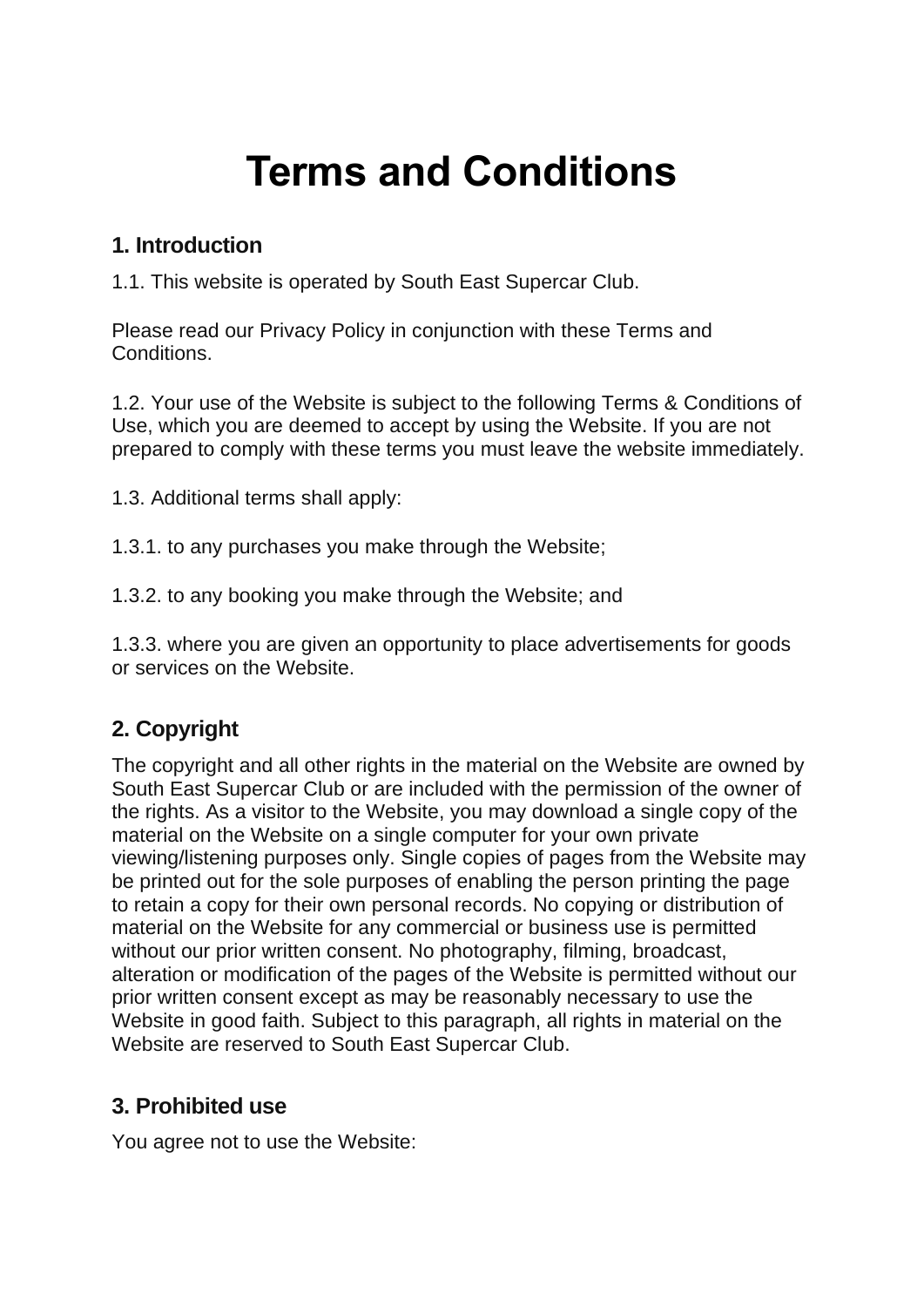- to create a database (electronic or otherwise) that includes material downloaded or otherwise obtained from the Website except where expressly permitted on the Website;
- to disseminate advertisements on the Website or use the Website for any other commercial purposes (which would include using the Website to promote or encourage the sale of your goods/services);
- to place links on the Website where those links take users to unlawful material or material that contravenes these Terms and Conditions;
- to transmit or re-circulate any material obtained from the Website to any third party except where expressly permitted on the Website;
- in such a way so as to remove the copyright or trade mark notice(s) from any copies of any material made in accordance with these Terms and Conditions;
- to disseminate any unsolicited or unauthorised advertising, promotional materials, "junk mail," "spam," "chain letters," "pyramid schemes," or any other form of solicitation;
- to disseminate any material that contains software viruses or any other computer code, files or programs designed to interrupt, damage, destroy or limit the functionality of any computer software or hardware or telecommunications equipment;
- to disseminate any material which is or may infringe the rights (including intellectual property rights) of any third party or be unlawful, threatening, defamatory, obscene, indecent, offensive, pornographic, abusive, liable to incite racial hatred, discriminatory, menacing, scandalous, inflammatory, blasphemous, in breach of confidence, in breach of privacy, which may cause annoyance or inconvenience or may restrict or inhibit the use of the Website by any person or which constitutes or encourages conduct that may be considered a criminal offence or give rise to civil liability in any country in the world;
- to disseminate any material which compromises the privacy or security of anyone other than yourself;
- to disseminate any material which does or may bring South East Supercar Club or any of its brands or subsidiaries into dispute or in any way damage their reputation;
- to disseminate any material where use of the material by South East Supercar Club, or any third party licensed or permitted by South East Supercar Club, will give rise to any third party claims; or
- to post link(s) that take users to material that contravenes any of the above restrictions.

#### **4. User Generated Content**

4.1. The pages of the Website where you are capable of posting content are provided for your private, non-commercial exchange of lawful, relevant, fair and appropriate information, opinions and comment. Use of the Website that is inconsistent with those stated purposes is strictly prohibited. By submitting any content to the Website, you: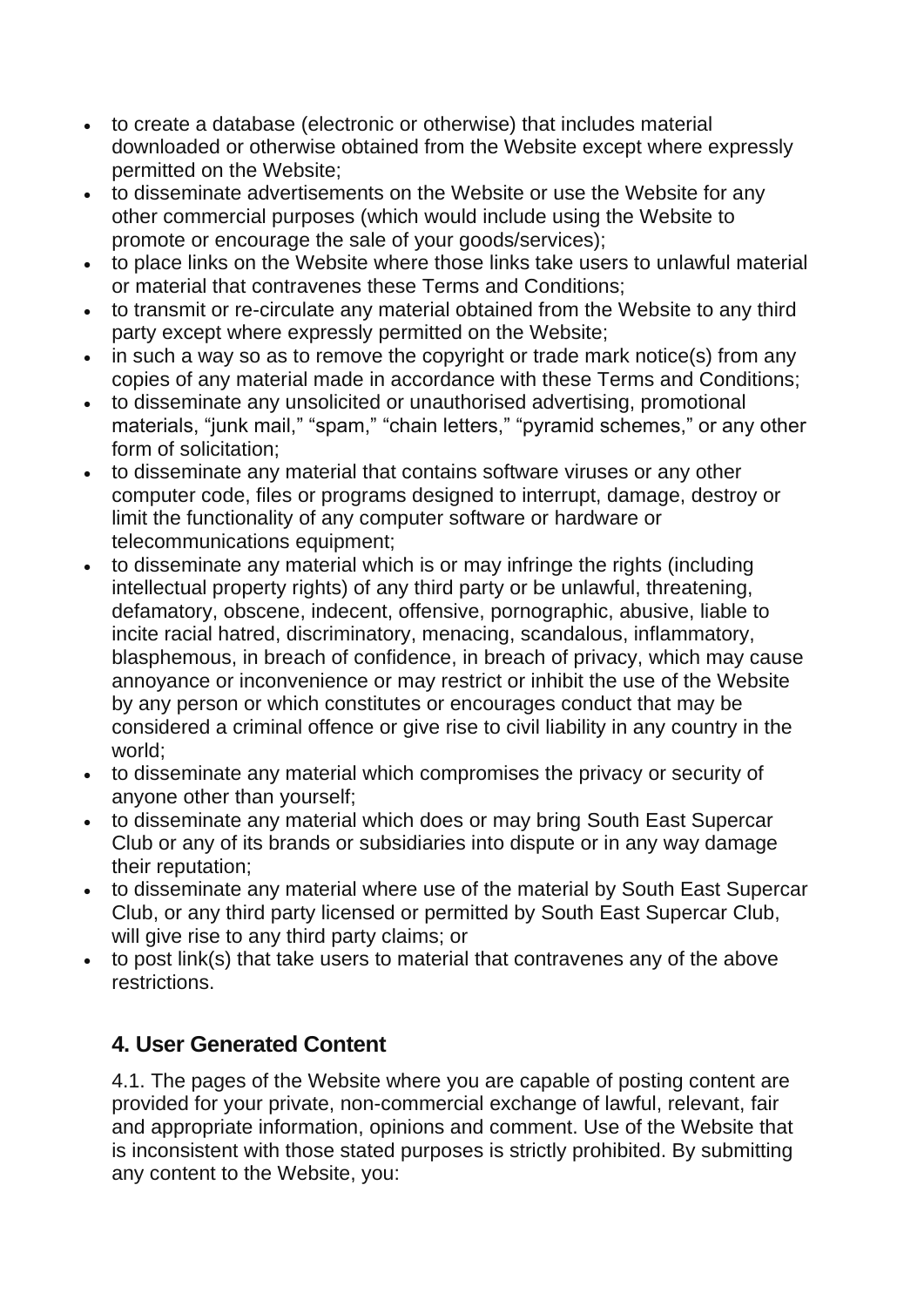4.1.1. grant South East Supercar Club the right to use such content and all material embodied therein for any purposes including, without limitation, to edit, copy, reproduce, translate, disclose, post and/or remove such content from the Website and hereby waive all of the moral rights that you have under Chapter IV of the Copyright, Design and Patents Act 1988 in respect of any material you post to the Website;

4.1.2. warrant to South East Supercar Club that all such content complies with the provisions of Clause 3; and

4.1.3. acknowledge that South East Supercar Club may require you to confirm the above rights and warranties and agree to do so within 7 days of any request from South East Supercar Club.

4.2. South East Supercar Club reserves the right (but not the obligation) at its sole discretion to refuse, review edit, move or remove any content that is posted to, or available on, the Website without the need to give any reasons for doing so. However, South East Supercar Club will not review the materials that you or anyone else makes to the Website and therefore, unless we are specifically notified of the nature of any item of content, you cannot assume that South East Supercar Club is aware of it. If you object to the publication of any material placed on the Website please contact South East Supercar Club using the contact details shown in our Privacy Policy and we will take whatever action we deem appropriate.

4.3. South East Supercar Club accepts no responsibility for any statements, material or other submissions placed on our online forums by you or any third party, or for any loss or damage resulting from your breach of these Terms and Conditions.

#### **5. Use of Software**

5.1. Copyright in any software that is made available for download from the Website and/or the South East Supercar Club materials belongs to South East Supercar Club or its suppliers. Your use of the software is governed by the terms of any licence agreement that may accompany or be included with it. Do not install or use any software unless you agree to such licence agreement.

#### **6. Links to other websites**

6.1. You may link to the Website but strictly only on the basis that you do not replicate the pages of the Website, and subject to the following conditions:

6.1.1. you do not create a frame or any other browser or border environment around the Website;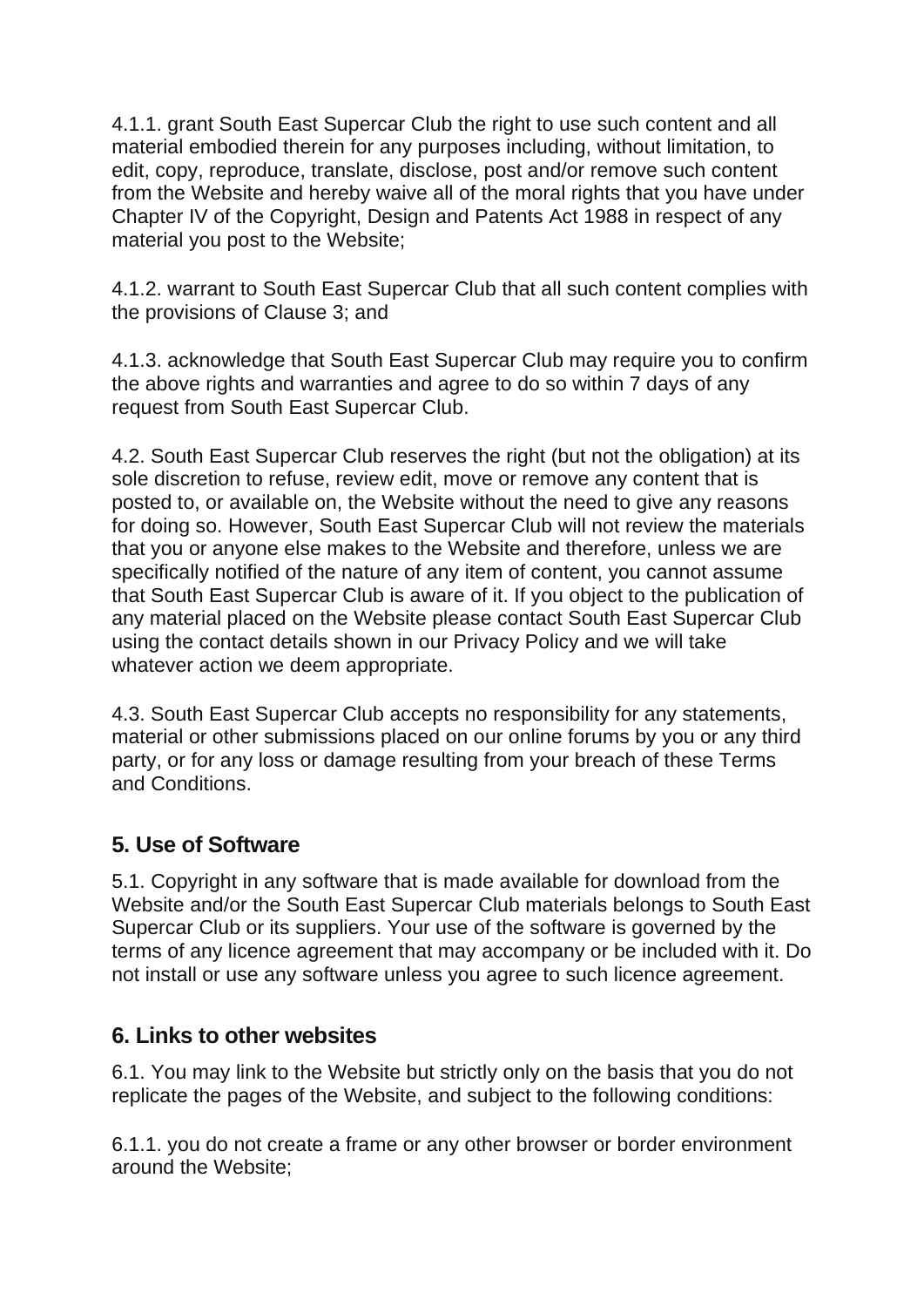6.1.2. you do not in any way imply any endorsement by South East Supercar Club other than with its written consent or misrepresent your relationship with South East Supercar Club;

6.1.3. you do not use any logos or trademarks displayed on the Website without the express written permission of South East Supercar Club;

6.1.4. you do not link from a website that is not owned by you; and

6.1.5. your website does not contain content that is distasteful, offensive or controversial, that infringes any intellectual property rights or other rights of any other person or otherwise does not comply with all applicable laws and regulations.

### **7. Trade Marks**

7.1. All South East Supercar Club trade marks (whether registered or unregistered) and graphics, logos, designs, page headers and button icons are the intellectual property rights of South East Supercar Club and neither they nor any confusingly similar versions may be used by you including (but not limited to) as part of any trademarks and/or domain names without the prior written consent of South East Supercar Club other than for the purpose of referring to South East Supercar Club and its associated brands lawfully and in good faith (only).

#### **8. Registration**

8.1. To access certain parts of the Website, South East Supercar Club may require you to register and provide certain information about yourself. Such registration shall be subject to specific terms of registration. Where you register you also agree to:

8.1.1. provide true, accurate, current and complete information about yourself as prompted by the relevant registration form (such information being the "Registration Data"); and

8.1.2. maintain and promptly update the Registration Data to keep it fully up to date.

8.2. Where information (including sensitive financial or personal information) is provided to South East Supercar Club (whether directly through the Website or otherwise) you accept that these methods of communication cannot be 100% secure. Where sensitive financial information is provided to South East Supercar Club it uses encryption software to attempt to prevent unauthorised access to this information being obtained. However, South East Supercar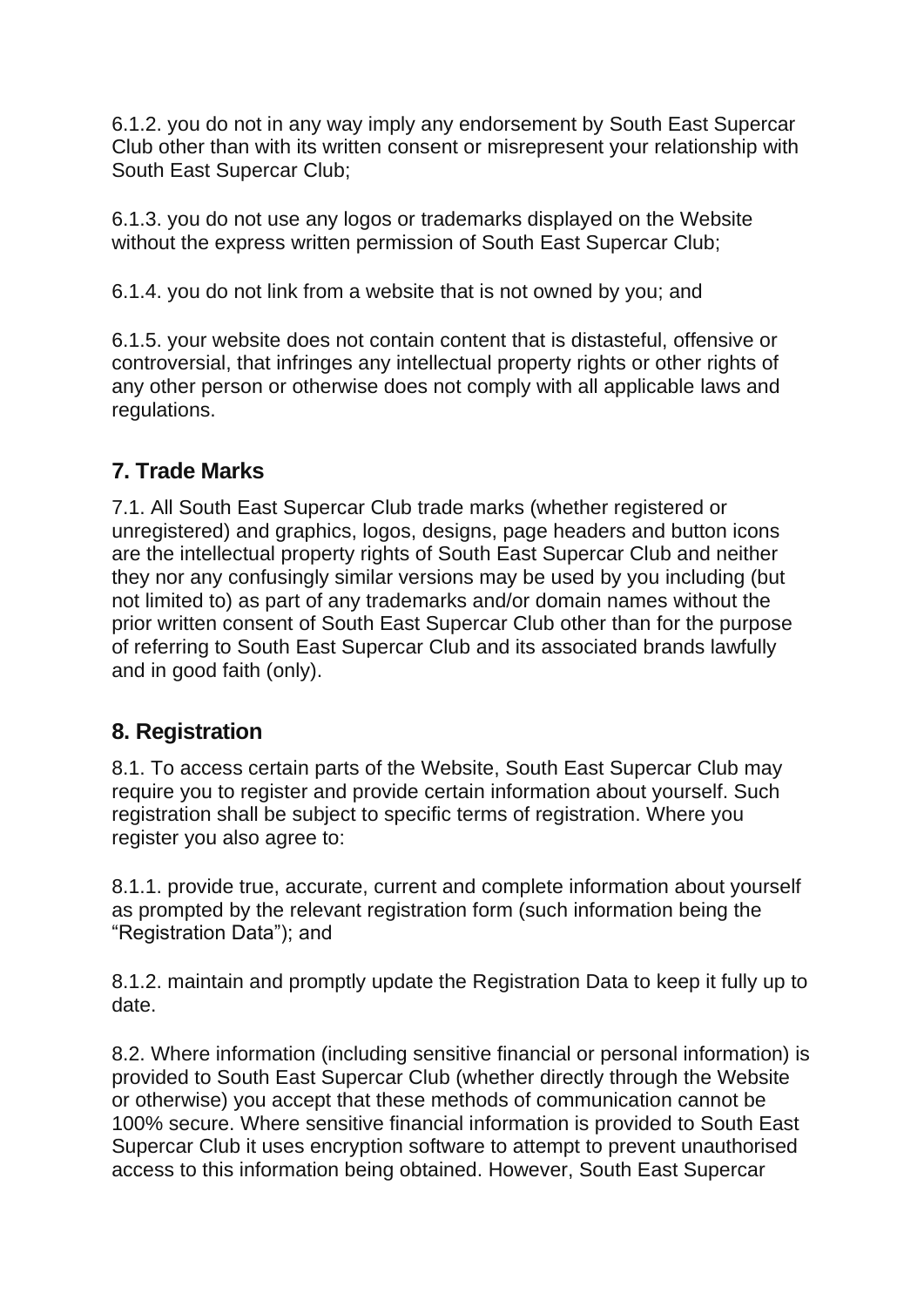Club cannot accept any responsibility or liability for any damages (other than liability for death or physical injury arising out of the negligence of South East Supercar Club or its officers or any liabilities that cannot, as a matter of law, be excluded) arising from the misuse or loss of data or information submitted by you to South East Supercar Club directly through the Website or otherwise. The provision of personal information by you and use of it by South East Supercar Club is subject to South East Supercar Club's Privacy Policy.

8.3. Where you register on the Website, you will be allocated login details. These account details must be used solely by you; sharing your user name and password with any other person or making it available to multiple users on a network is strictly prohibited. Accordingly, you agree to:

8.3.1. maintain the security of your user name and password and be fully responsible for all use of the Website made using your user name and password;

8.3.2. immediately notify South East Supercar Club if you become aware of any unauthorised use of your user name and password or any other breach of security by sending an appropriately worded email to the contact details shown in our Privacy Policy.

8.3.3. ensure that you exit from your website account at the end of each session. South East Supercar Club cannot and will not be liable for any losses, damages or costs arising from your failure to comply with these requirements.

#### **9. Disclaimer**

9.1. Whilst South East Supercar Club endeavours to ensure that the Website is normally available 24 hours a day, due to the inherent nature of the Internet, errors, interruptions and delays may occur in the service at any time. Accordingly, the Website is provided on an "AS IS" and "AS AVAILABLE" basis without any warranties of any kind and we do not accept any liability arising from any interruption in availability. Access to the Website may be suspended temporarily and without notice in the case of system failure, maintenance or repair or for any other reasonable cause.

9.2. You acknowledge that whilst South East Supercar Club endeavours to ensure that information on the Website and any related material provided to you by South East Supercar Club, whether by email or otherwise ("the South East Supercar Club Materials") is accurate and complete, it is provided only for general information, is not intended to address your particular requirements and does not constitute any form of advice or recommendation by South East Supercar Club. You acknowledge that the information on the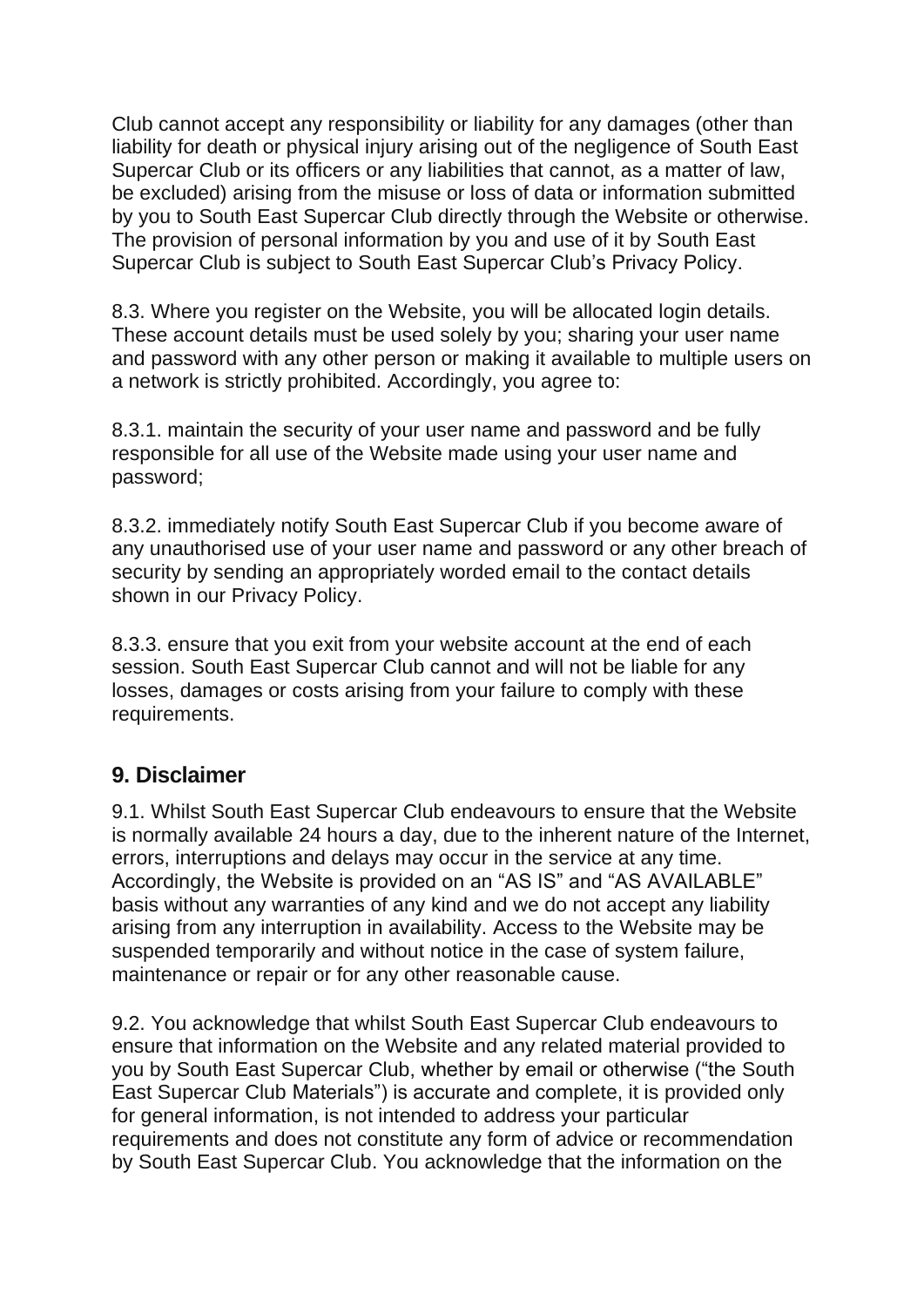Website does not necessarily reflect the views and opinions of South East Supercar Club or any of its brands and that the South East Supercar Club Materials should not be relied upon by you in making (or refraining from making) any specific investment or other business or personal decisions and acknowledge that professional advice should be obtained before making any such decision.

9.3. You acknowledge that some of the content may be supplied by third parties and the accuracy and completeness of it will not have been checked by South East Supercar Club. No liability shall be accepted by South East Supercar Club for any inaccuracy or omission in the information provided on the Website or the South East Supercar Club Materials. All implied warranties are excluded from these Terms and Conditions to the extent that they may be excluded as a matter of law.

9.4. South East Supercar Club will use reasonable endeavours to ensure that the Website and the South East Supercar Club Materials do not contain or promulgate any viruses or other malicious code. However, it is recommended that you should virus check all such materials and regularly check for the presence of viruses and other malicious code. South East Supercar Club excludes to the fullest extent permitted by applicable laws all liability in connection with any damage or loss caused by computer viruses or other malicious code originating or contracted from the Website or the South East Supercar Club Materials.

9.5. South East Supercar Club will not be liable for any damages (including, without limitation, damages for loss of the profits) arising in contract, tort or otherwise from your use or inability to use the Website or any content or from any action taken (or refrained from being taken) as a result of using the Website or any content of it, including in respect of infringement of third party rights arising from the your use of the content.

9.6. Links on the Website to third party websites are provided solely for your convenience. If you use these links, you leave the Website. South East Supercar Club has not reviewed these third party websites and does not control and is not responsible for these websites or their content or availability. South East Supercar Club therefore does not endorse or make any representations about them, or any material found on them, or any results that may be obtained from using them. If you decide to access any of the third party websites linked to the Website, you do so entirely at your own risk. Please note that South East Supercar Club gives no warranty that links to third party sites on the Site shall be marked as such.

9.7. The Website may contain links to third party websites where you may purchase items. You acknowledge that when making a purchase from a third party website you enter into a contract with that third party at your own risk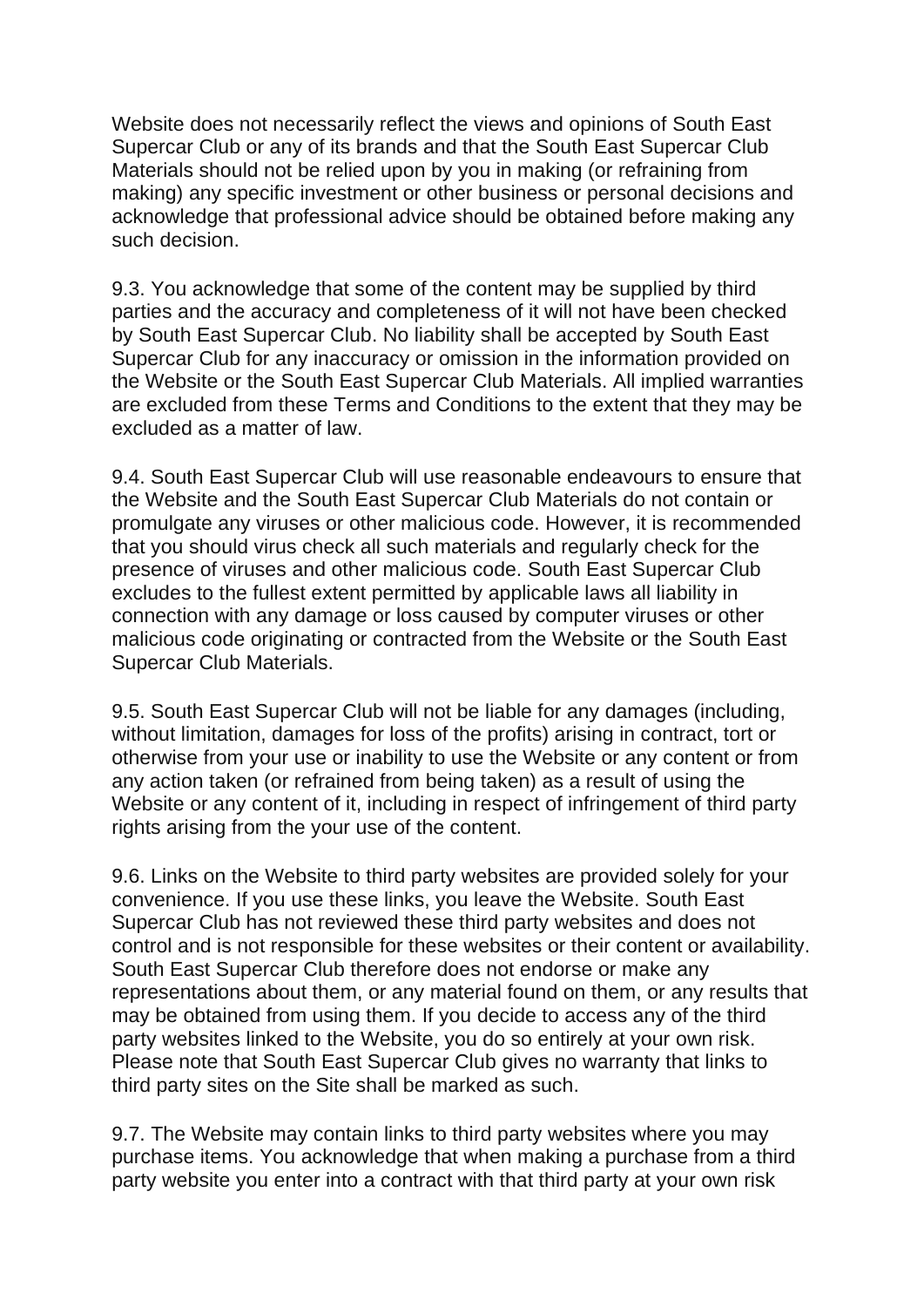and South East Supercar Club will bear no liability for that contract. Please note that third parties may operate such shopping sites with reference to the name of the Website, but that does not mean that South East Supercar Club are responsible for their conduct or any contracts that you enter into with them.

9.8. The Website may from time to time contain advertising and sponsorship. South East Supercar Club is not responsible for either the content of the material provided by such advertisers and sponsors or their compliance with voluntary or statutory codes or provisions. In particular, South East Supercar Club can provide no warranty that it will not take advertisements or sponsorship from your competitors.

#### **10. Suspension of access to the Website and User Indemnities**

10.1. If, for any reason, South East Supercar Club believes that you have not complied with any of these Terms & Conditions it may, at its sole discretion, suspend or cancel your access to all or some of the Website immediately and without giving you any advance notice.

10.2. Without prejudice to the provisions of Clause 10, you agree to compensate South East Supercar Club in respect of any claims, losses, expenses and/or liabilities (including legal fees) which arise from your use of the Website and/or the South East Supercar Club Materials (or by a third party using your user name and password) including in particular (but not limited to) any statements, contributions or other content posted on the Website or any breach of Clause 3.2.

## **11. Limitation of South East Supercar Club's Liability**

11.1. South East Supercar Club will not be liable to you for any loss or damage caused by South East Supercar Club or its employees or subcontractors in circumstances where:

11.1.1. there is no breach of a legal duty of care owed to you by South East Supercar Club (or its employees or sub-contractors); or

11.1.2. such loss or damage is not a reasonably foreseeable result of any such breach; or

11.1.3. in respect of any increase in the loss or damage resulting from your actions.

11.2. Nothing in these Terms & Conditions shall exclude or limit South East Supercar Club's liability for: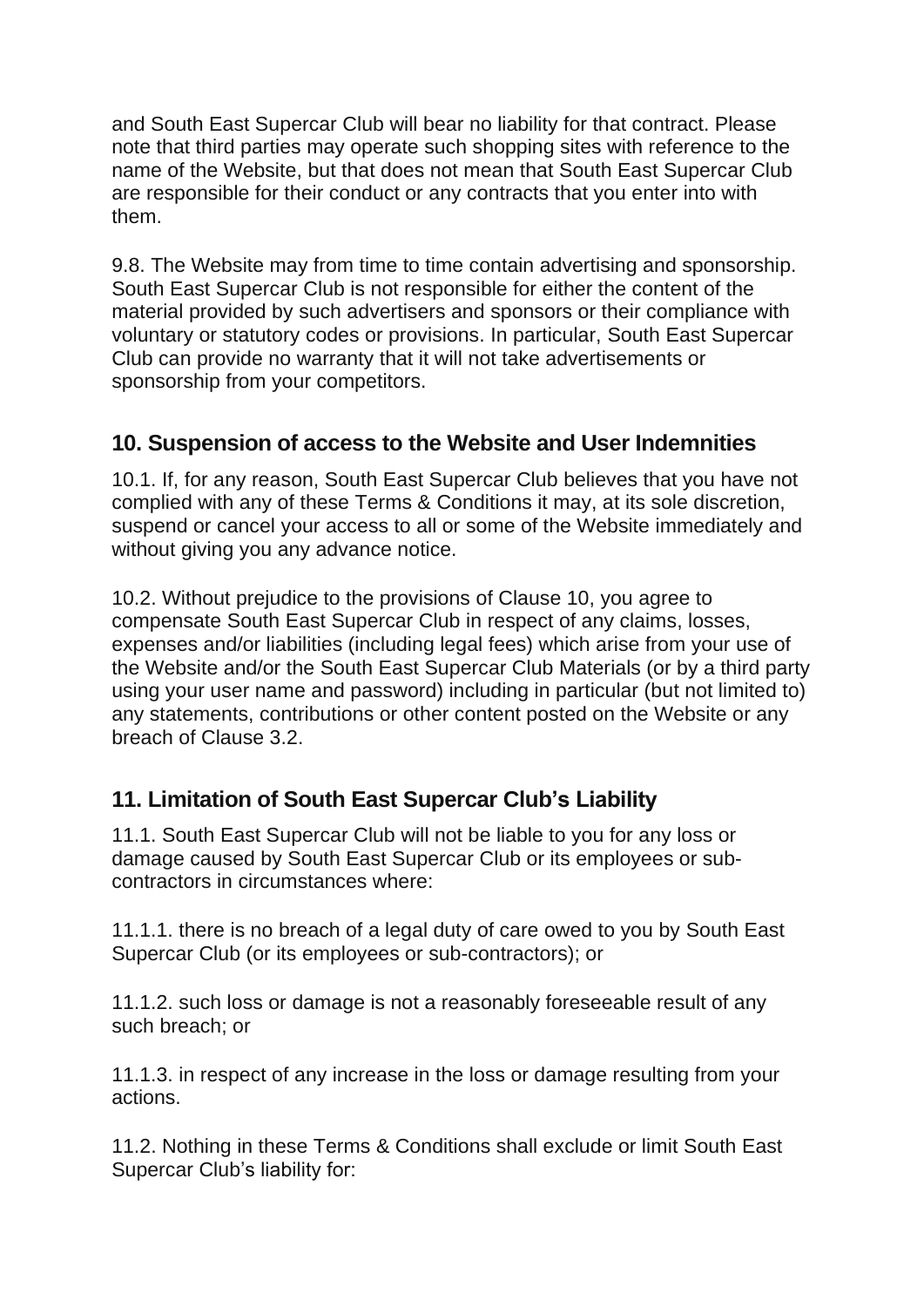11.2.1. death or personal injury caused by the negligence of South East Supercar Club and/or its employees negligence; or

11.2.2. fraudulent misrepresentation by South East Supercar Club and/or its employees.

#### **12. Competition terms and conditions**

These rules (the "Rules") apply to all prize promotions including free draws, prize competitions and instant win offers unless otherwise stated on the Website. Depending on the nature of the competition there may be additional rules imposed by us (or selected third parties) and each such offer may be subject to its own express terms and may not be available in all jurisdictions.

12.1. Winners of the Prize Draw must be at least 18 years of age or where notified in the Prize Draw rules anyone under the age of 18 must be accompanied by a parent or legalguardian and comply with any further age and/or other eligibility requirements set out in the Rules (eg in relation to residency and (where the prize includes travel outside the United Kingdom and/or car hire) holding a valid passport, visa and/or driver's licence). Proof of age may be required before a prize-winner can claim a prize. The eligibility of any entrant is at the sole discretion of South East Supercar Club.

12.2. Only one entry per person and per household is permitted, spammers will be disqualified and automated entries are not permitted and will be disqualified.

12.3. All entries must be made in accordance with the Rules and must be received by South East Supercar Club by the closing date. Entries made otherwise shall be invalid. South East Supercar Club accepts no responsibility or liability for any lost, damaged or incomplete entries and all such entries will be deemed invalid. Proof of despatch shall not be proof of entry.

12.4. South East Supercar Club and the promoter reserve the right at its sole discretion to (without prior notice): 12.4.1. cancel the Promotion; and/or 12.4.2. to substitute the prize for another prize of equal value.

12.5. NO PURCHASE NECESSARY to enter the competitions unless otherwise stated on the promotional activity with a specific competition.

12.6. By entering the prize draw, the entrant agrees to be bound by the Rules and by any other requirements set out in the promotional material accompanying the promotion.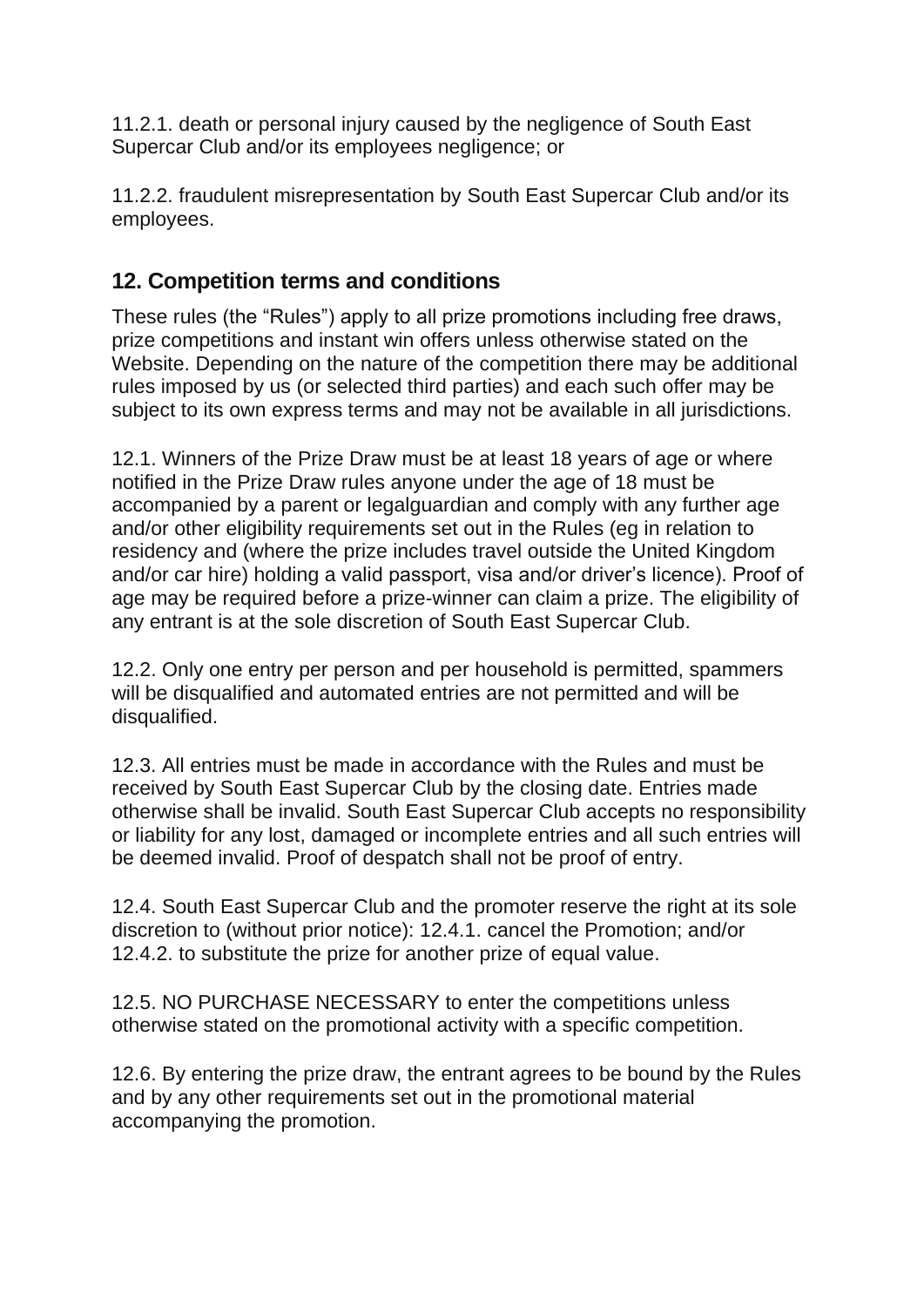12.7. By entering the promotion, the entrant agrees to these Terms & Conditions, our Privacy Policy. In addition, South East Supercar Club may pass your personal information to the promoters and their data processors. However, we will always take all appropriate steps to protect your information.

12.8. Prize-winners will be notified in writing within 6 weeks of the applicable closing date (or such other timeframe as is indicated on the Website). If a prize-winner fails to respond to claim his/her prize within 14 days of receipt of the notification, South East Supercar Club shall be entitled to select an alternative prize-winner. In such circumstances South East Supercar Club shall use reasonable endeavours to notify the alternative prize-winner within nine weeks of the closing date (or such other timeframe as is indicated on the Website).

12.9. Prize draws are open to all residents of the UK, except employees of South East Supercar Club (and its subsidiaries), the promoter and their immediate families, the promoters advertising agency and sales promotion consultancy, and anyone else connected with the creation and administration of the promotion.

12.10. South East Supercar Club's decision is final and no correspondence will be entered into. Odds of winning depend on the number of eligible entries received.

12.11. South East Supercar Club will not accept responsibility for loss through technical fault, incomplete, illegible or other damaged entries. Proof of entry is not automatically proof of receipt.

12.12. Prize-winners will receive their prize within 6 weeks of notification unless otherwise specified on the Website. The terms and conditions of any third party supplier may apply and must be accepted and complied with by a prize-winner to accept the prize.

12.13. South East Supercar Club will not be liable if a prize does not reach a prize-winner for any reason outside the control of South East Supercar Club or if a prize is damaged during delivery.

12.14. It is your responsibility to ensure that when entering competitions which, if won, could result in time off work, your employer is in agreement to time off. When dates are specified they cannot be altered.

12.15. Prizes are non-transferable, non-negotiable and no cash alternatives will be offered.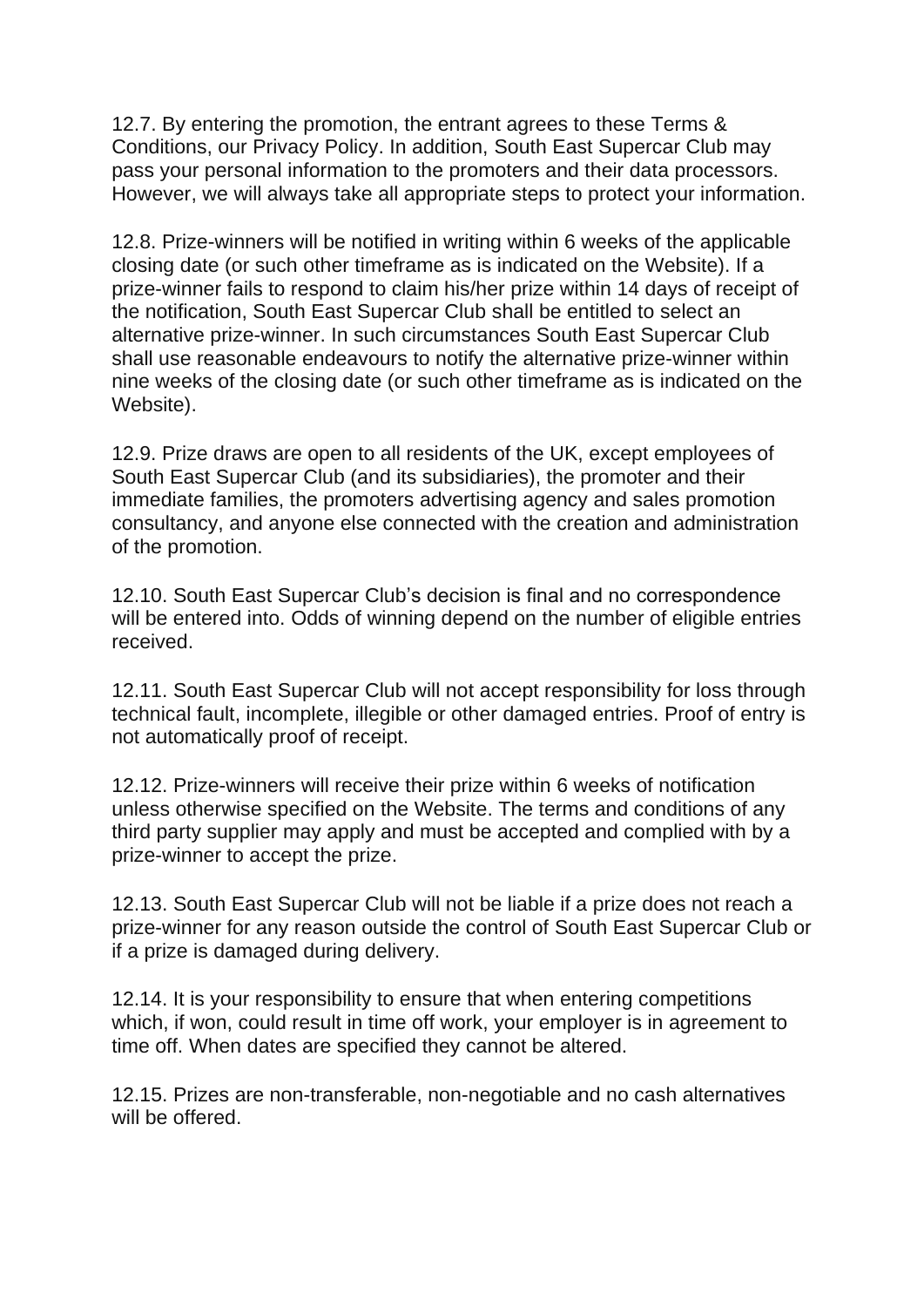12.16. Depending on the nature of the prize, its use or enjoyment may be subject to further conditions or restrictions.

12.17. By entering the promotion, the winner(s) consent(s) to any publicity generated as a result of the promotion, and use on the Website at any time.

12.18. Where relevant, all taxes, insurances, transfers, spending money and other expenses (including meals or personal expenses upgrades etc) are, unless otherwise specifically stated, the sole responsibility of the prize-winner.

12.19. Other than for death or personal injury arising from the negligence of South East Supercar Club, South East Supercar Club hereby excludes (so far as is permitted by law) all liability for any loss, damage, cost and expense, whether direct or indirect, howsoever caused in connection with any competition or any aspect of the prize.

12.20. The promotional draw is held by South East Supercar Club.

#### **13. Variation of these Terms & Conditions of Use**

13.1. South East Supercar Club reserves the right to vary these Terms & Conditions of Use from time to time. Such variations become effective immediately upon the posting of the varied Terms & Conditions on the Website. By continuing to use the Website you will be deemed to accept such variations. You should therefore check the Website from time to time to review the then current Terms & Conditions. These Terms & Conditions were last updated in June 2015.

#### **14. General**

14.1. These Terms & Conditions shall be governed by, and construed in accordance with, English law and the courts of England and Wales shall have exclusive jurisdiction to settle any dispute which may arise out of, under, or in connection with these Terms & Conditions unless South East Supercar Club shall elect to bring proceedings in the courts of the country of the user's residence or of principal place of business.

14.2. These Terms & Conditions, as varied by South East Supercar Club from time to time form the entire understanding between us. Headings in these Terms & Conditions are for convenience only and will have no legal meaning or affect.

14.3. No delay or indulgence by South East Supercar Club in enforcing the provisions of these Terms & Conditions shall affect South East Supercar